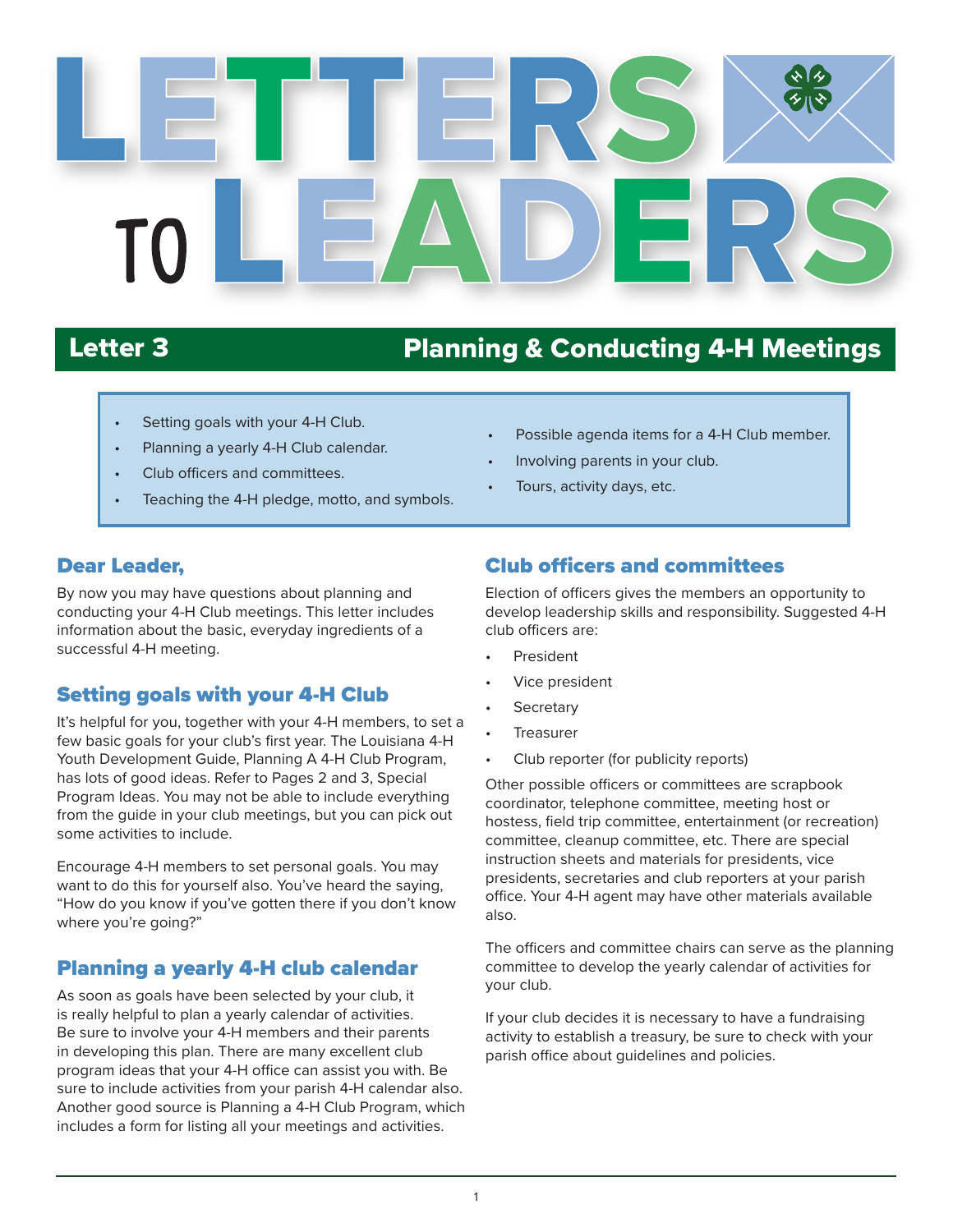

#### Teaching the 4-H pledge, motto and symbols

It helps members and adults to understand 4-H better if the leader presents the 4-H pledge, motto and symbols to the group early in the club year. They are all described on the last two pages of the publication Facts About 4-H. The hand motions to use with the pledges are explained there. You may find it helpful to make a poster to use at each meeting, showing the 4-H pledge and the 4-H motto, so members can read it while memorizing it. After the first meeting, each member can take turns leading the Pledge of Allegiance and the 4-H pledge. Some members may want to give a short talk on the meaning of the 4-H symbols. Some parishes provide small 4-H flag sets for new clubs. If none are available in your parish, a set may be purchased online from shop4-H.org, from which you can order a flag set for a small charge. Other club meeting aids are available on the site as well.

#### Possible agenda items for a 4-H club meeting

Following is a suggested agenda for a 4-H club meeting.

- Pre-meeting activity
- Call to order
- Pledge of Allegiance to United States flag
- 4-H pledge
- Roll call
- Minutes of last meeting
- Old or unfinished business
- **New business**
- Educational program; presentation by 4-H agent, member, resource leader or special guest
- Special feature, project learning or member presentation, or educational program
- Recreation, songs or other social activity (also could be at the beginning or end of the meeting)
- Refreshments (if appropriate or provided)
- Meeting adjourned.

There are endless variations of this agenda, and variety certainly helps to make the meeting more interesting and lively. Ask your parish 4-H agent for some suggestions of learning games or other fun activities.

#### Involving parents with your club

There is a variety of methods for getting parents involved. Successful 4-H membership usually includes a great deal of parental support. A common reason for becoming a leader is because a child wants to join 4-H. It is logical to encourage other parents to be project leaders, assistant leaders, resource leaders or special activities leaders. Invite parents, resource leaders or friends with a special skill to teach that skill at one of your regular meetings. Don't hesitate to ask for help.

Some clubs encourage parents to attend meetings with their children. Parents may be asked to chaperone club activities, provide transportation or share an interest. If they share information with the club, it doesn't necessarily have to be related to the project. It could be about citizenship, leadership, community service or other topics.

#### Tours, activity days, etc.

Your club members will enjoy opportunities for field trips, tours and special activity days. Sometimes you teach them more in a well-planned field trip than in a regular club meeting. Have 4-H members do some planning for special activities. They may even want to invite another club to join them for the event.

A special activity day is an excellent teaching tool. If you have further questions or concerns, contact your parish 4-H agent or another volunteer leader. We all want to help you succeed.